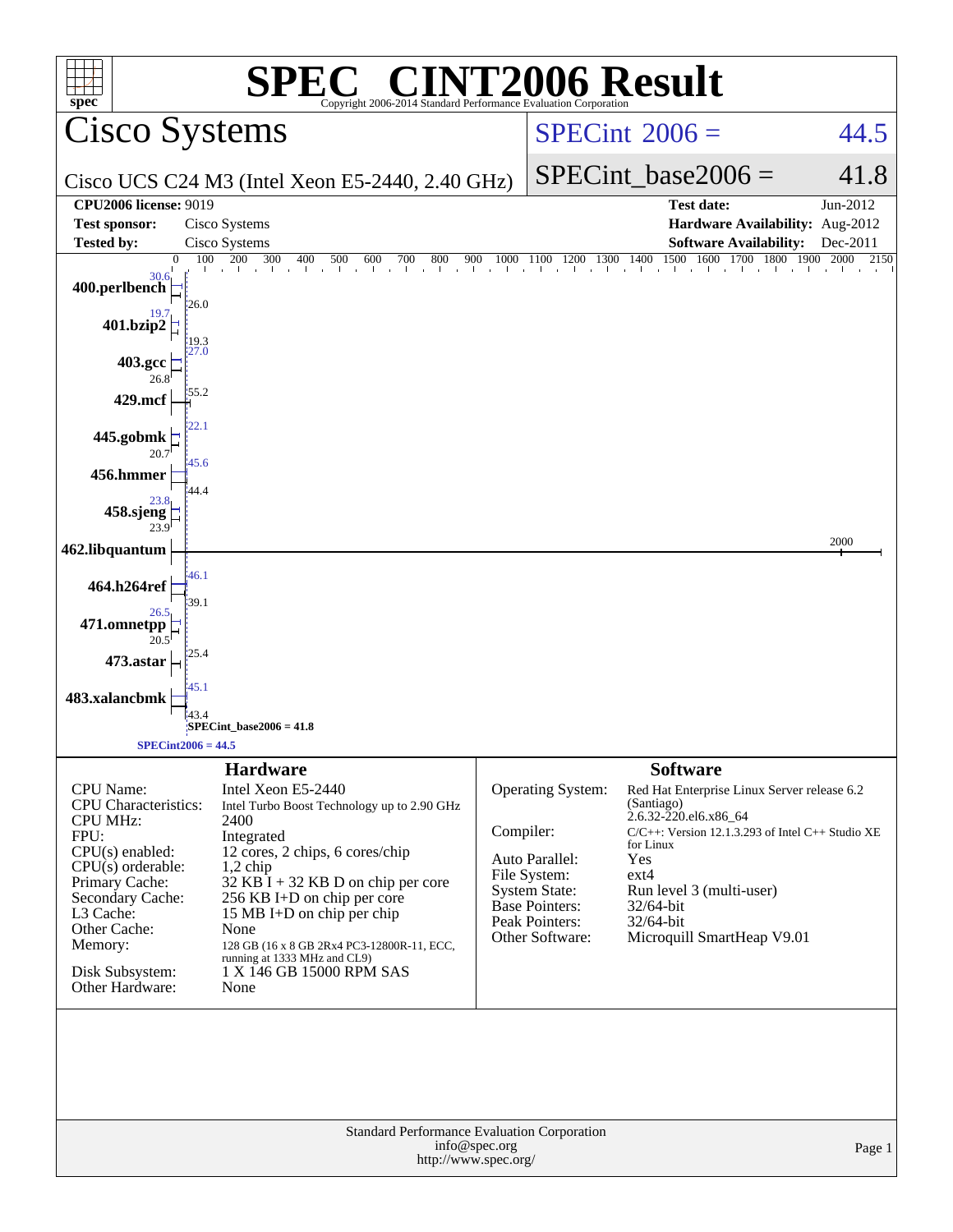

Cisco Systems

## $SPECint2006 = 44.5$  $SPECint2006 = 44.5$

Cisco UCS C24 M3 (Intel Xeon E5-2440, 2.40 GHz)

### SPECint base2006 =  $41.8$

**[CPU2006 license:](http://www.spec.org/auto/cpu2006/Docs/result-fields.html#CPU2006license)** 9019 **[Test date:](http://www.spec.org/auto/cpu2006/Docs/result-fields.html#Testdate)** Jun-2012

**[Test sponsor:](http://www.spec.org/auto/cpu2006/Docs/result-fields.html#Testsponsor)** Cisco Systems **[Hardware Availability:](http://www.spec.org/auto/cpu2006/Docs/result-fields.html#HardwareAvailability)** Aug-2012 **[Tested by:](http://www.spec.org/auto/cpu2006/Docs/result-fields.html#Testedby)** Cisco Systems **[Software Availability:](http://www.spec.org/auto/cpu2006/Docs/result-fields.html#SoftwareAvailability)** Dec-2011

#### **[Results Table](http://www.spec.org/auto/cpu2006/Docs/result-fields.html#ResultsTable)**

|                    | <b>Base</b>    |       |                |       |                |              |                | <b>Peak</b>  |                |              |                |              |  |
|--------------------|----------------|-------|----------------|-------|----------------|--------------|----------------|--------------|----------------|--------------|----------------|--------------|--|
| <b>Benchmark</b>   | <b>Seconds</b> | Ratio | <b>Seconds</b> | Ratio | <b>Seconds</b> | <b>Ratio</b> | <b>Seconds</b> | <b>Ratio</b> | <b>Seconds</b> | <b>Ratio</b> | <b>Seconds</b> | <b>Ratio</b> |  |
| 400.perlbench      | 376            | 26.0  | 376            | 26.0  | 376            | 26.0         | <u>319</u>     | <u>30.6</u>  | 319            | 30.6         | 319            | 30.6         |  |
| 401.bzip2          | 500            | 19.3  | 499            | 19.3  | 500            | <u>19.3</u>  | 491            | 19.7         | 491            | <u> 19.7</u> | 491            | 19.7         |  |
| $403.\mathrm{gcc}$ | 300            | 26.8  | 300            | 26.8  | 300            | 26.8         | 298            | 27.0         | 298            | 27.1         | 298            | 27.0         |  |
| $429$ .mcf         | 165            | 55.2  | 165            | 55.2  | 165            | 55.4         | 165            | 55.2         | 165            | 55,2         | 165            | 55.4         |  |
| $445$ .gobmk       | 506            | 20.7  | 506            | 20.8  | 506            | 20.7         | 474            | 22.1         | 474            | 22.1         | 474            | 22.1         |  |
| $456.$ hmmer       | 210            | 44.4  | 210            | 44.4  | 210            | 44.4         | 205            | 45.6         | 205            | 45.6         | 206            | 45.4         |  |
| $458$ .sjeng       | 506            | 23.9  | 506            | 23.9  | 508            | 23.8         | 508            | 23.8         | 509            | 23.8         | 508            | 23.8         |  |
| 462.libquantum     | 9.80           | 2110  | 10.4           | 2000  | 10.4           | 2000         | 9.80           | 2110         | 10.4           | 2000         | 10.4           | 2000         |  |
| 464.h264ref        | 566            | 39.1  | 566            | 39.1  | 570            | 38.8         | 479            | 46.2         | 480            | 46.1         | 482            | 46.0         |  |
| $ 471$ .omnetpp    | 305            | 20.5  | 304            | 20.5  | 304            | 20.6         | <u>236</u>     | 26.5         | 235            | 26.6         | 236            | 26.5         |  |
| $ 473$ . astar     | 275            | 25.5  | 277            | 25.4  | 277            | 25.4         | 275            | 25.5         | 277            | 25.4         | 277            | 25.4         |  |
| 483.xalancbmk      | <u>159</u>     | 43.4  | 159            | 43.5  | 159            | 43.3         | <u>153</u>     | 45.1         | 153            | 45.1         | 153            | 45.1         |  |

Results appear in the [order in which they were run.](http://www.spec.org/auto/cpu2006/Docs/result-fields.html#RunOrder) Bold underlined text [indicates a median measurement.](http://www.spec.org/auto/cpu2006/Docs/result-fields.html#Median)

#### **[Operating System Notes](http://www.spec.org/auto/cpu2006/Docs/result-fields.html#OperatingSystemNotes)**

Stack size set to unlimited using "ulimit -s unlimited"

#### **[Platform Notes](http://www.spec.org/auto/cpu2006/Docs/result-fields.html#PlatformNotes)**

 Sysinfo program /opt/cpu2006-1.2/config/sysinfo.rev6800 \$Rev: 6800 \$ \$Date:: 2011-10-11 #\$ 6f2ebdff5032aaa42e583f96b07f99d3 running on localhost.localdomain Sun Jun 3 13:29:39 2012

 This section contains SUT (System Under Test) info as seen by some common utilities. To remove or add to this section, see: <http://www.spec.org/cpu2006/Docs/config.html#sysinfo>

 From /proc/cpuinfo model name : Intel(R) Xeon(R) CPU E5-2440 0 @ 2.40GHz 2 "physical id"s (chips) 12 "processors" cores, siblings (Caution: counting these is hw and system dependent. The following excerpts from /proc/cpuinfo might not be reliable. Use with caution.) cpu cores : 6 siblings : 6 physical 0: cores 0 1 2 3 4 5 physical 1: cores 0 1 2 3 4 5 cache size : 15360 KB From /proc/meminfo MemTotal: 99042484 kB Continued on next page

Standard Performance Evaluation Corporation

```
info@spec.org
http://www.spec.org/
```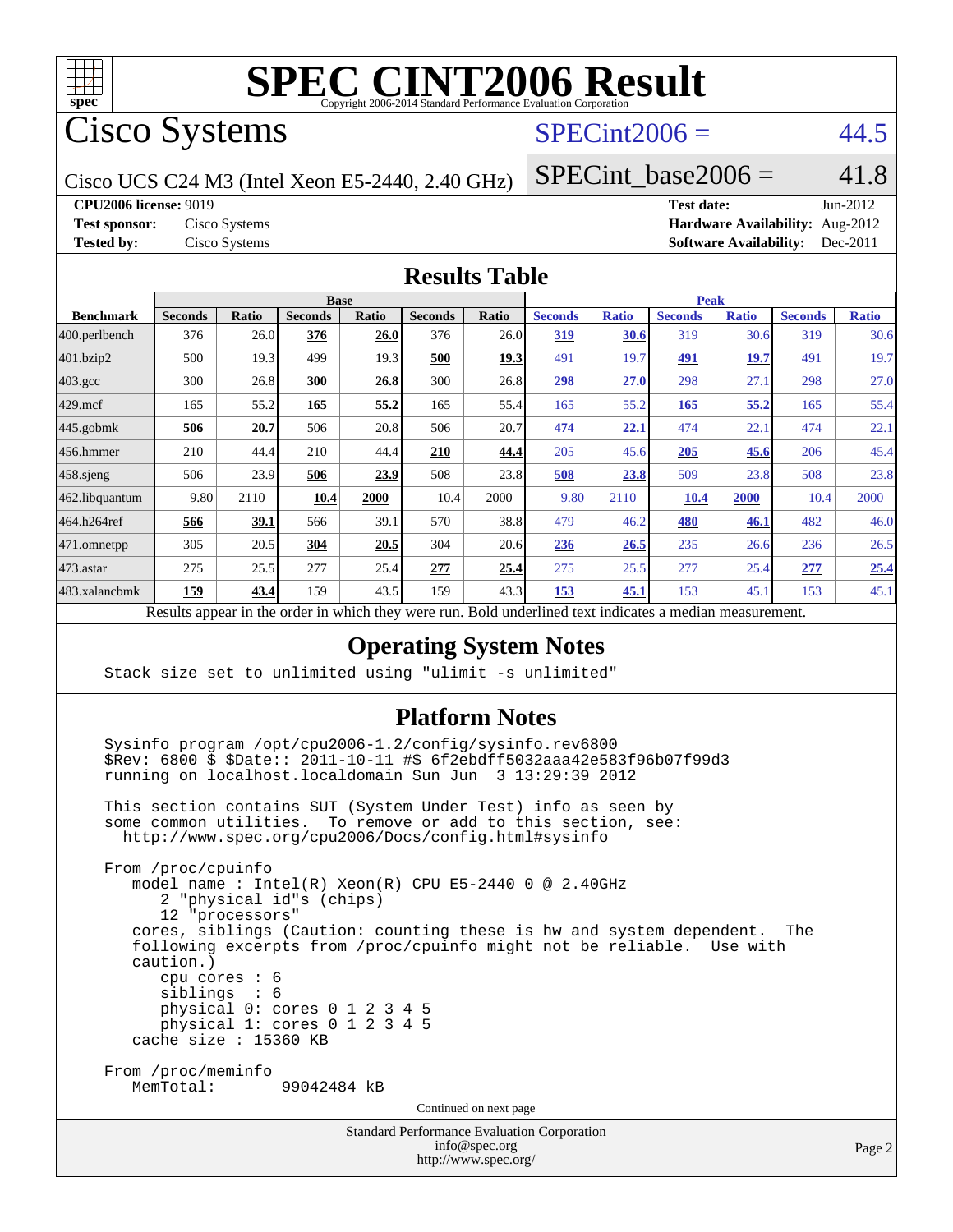| SPEC CINT2006 Evaluation Corporation <b>SPEC</b> Copyright 2006-2014 Standard Performance Evaluation Corporation<br>$spec^*$                                                                                                                                                                                                                                                                             |                                                                                                              |  |  |  |  |  |  |
|----------------------------------------------------------------------------------------------------------------------------------------------------------------------------------------------------------------------------------------------------------------------------------------------------------------------------------------------------------------------------------------------------------|--------------------------------------------------------------------------------------------------------------|--|--|--|--|--|--|
| <b>Cisco Systems</b>                                                                                                                                                                                                                                                                                                                                                                                     | $SPECint2006 =$<br>44.5                                                                                      |  |  |  |  |  |  |
| Cisco UCS C24 M3 (Intel Xeon E5-2440, 2.40 GHz)                                                                                                                                                                                                                                                                                                                                                          | 41.8<br>$SPECint\_base2006 =$                                                                                |  |  |  |  |  |  |
| <b>CPU2006 license: 9019</b><br><b>Test sponsor:</b><br>Cisco Systems<br><b>Tested by:</b><br>Cisco Systems                                                                                                                                                                                                                                                                                              | <b>Test date:</b><br>$Jun-2012$<br>Hardware Availability: Aug-2012<br><b>Software Availability:</b> Dec-2011 |  |  |  |  |  |  |
| <b>Platform Notes (Continued)</b>                                                                                                                                                                                                                                                                                                                                                                        |                                                                                                              |  |  |  |  |  |  |
| HugePages_Total:<br>0<br>2048 kB<br>Hugepagesize:                                                                                                                                                                                                                                                                                                                                                        |                                                                                                              |  |  |  |  |  |  |
| /usr/bin/lsb release -d<br>Red Hat Enterprise Linux Server release 6.2 (Santiago)                                                                                                                                                                                                                                                                                                                        |                                                                                                              |  |  |  |  |  |  |
| From /etc/*release* /etc/*version*<br>redhat-release: Red Hat Enterprise Linux Server release 6.2 (Santiago)<br>system-release: Red Hat Enterprise Linux Server release 6.2 (Santiago)<br>system-release-cpe: cpe:/o:redhat:enterprise_linux:6server:ga:server<br>uname $-a$ :<br>Linux localhost.localdomain 2.6.32-220.el6.x86_64 #1 SMP Wed Nov 9 08:03:13<br>EST 2011 x86_64 x86_64 x86_64 GNU/Linux |                                                                                                              |  |  |  |  |  |  |
| run-level 3 Jun 3 13:28                                                                                                                                                                                                                                                                                                                                                                                  |                                                                                                              |  |  |  |  |  |  |
| SPEC is set to: /opt/cpu2006-1.2<br>Filesystem<br>Size Used Avail Use% Mounted on<br>Type<br>/dev/sda1<br>134G<br>10G 118G<br>$8\%$ /<br>ext4                                                                                                                                                                                                                                                            |                                                                                                              |  |  |  |  |  |  |
| Additional information from dmidecode:<br>Memory:<br>12x 0xCE00 M393B1K70DH0-YK0 8 GB 1600 MHz 2 rank                                                                                                                                                                                                                                                                                                    |                                                                                                              |  |  |  |  |  |  |
| (End of data from sysinfo program)                                                                                                                                                                                                                                                                                                                                                                       |                                                                                                              |  |  |  |  |  |  |
| <b>General Notes</b>                                                                                                                                                                                                                                                                                                                                                                                     |                                                                                                              |  |  |  |  |  |  |
| Environment variables set by runspec before the start of the run:<br>KMP_AFFINITY = "granularity=fine, scatter"<br>$LD_LIBRARY_PATH = "/opt/cpu2006-1.2/libs/32://opt/cpu2006-1.2/libs/64"$<br>OMP_NUM_THREADS = "12"<br>$Tn+2$ $\text{IIP}$ $\text{Te}_2$ $\text{H}_2$ $\text{H}_3$ $\text{H}_4$ $\text{H}_5$ $\text{H}_5$                                                                              |                                                                                                              |  |  |  |  |  |  |

Intel HT Technology = disable Binaries compiled on a system with 2 X Intel Xeon E5-2690 CPU + 128 GB memory using RHEL 6.2 Transparent Huge Pages enabled with: echo always > /sys/kernel/mm/redhat\_transparent\_hugepage/enabled Filesystem page cache cleared with:<br>echo 1> /proc/sys/vm/drop\_cac /proc/sys/vm/drop\_caches

## **[Base Compiler Invocation](http://www.spec.org/auto/cpu2006/Docs/result-fields.html#BaseCompilerInvocation)**

[C benchmarks](http://www.spec.org/auto/cpu2006/Docs/result-fields.html#Cbenchmarks):  $\text{icc}$  -m64

[C++ benchmarks:](http://www.spec.org/auto/cpu2006/Docs/result-fields.html#CXXbenchmarks) [icpc -m64](http://www.spec.org/cpu2006/results/res2012q3/cpu2006-20120618-22984.flags.html#user_CXXbase_intel_icpc_64bit_fc66a5337ce925472a5c54ad6a0de310)

> Standard Performance Evaluation Corporation [info@spec.org](mailto:info@spec.org) <http://www.spec.org/>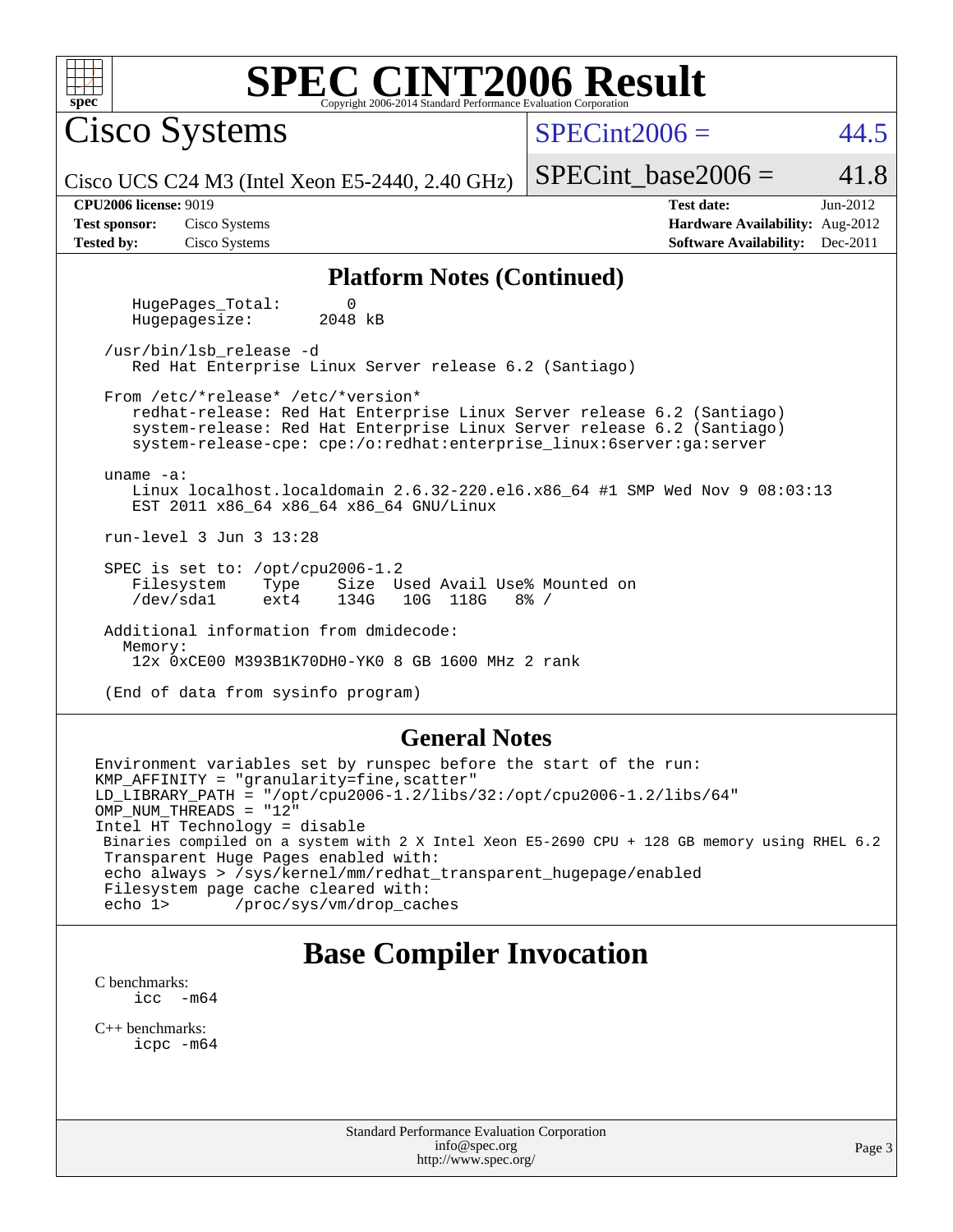

Cisco Systems

 $SPECint2006 = 44.5$  $SPECint2006 = 44.5$ 

Cisco UCS C24 M3 (Intel Xeon E5-2440, 2.40 GHz)

SPECint base2006 =  $41.8$ 

| <b>Test sponsor:</b> | Cisco Systems |
|----------------------|---------------|
| <b>Tested by:</b>    | Cisco Systems |

**[CPU2006 license:](http://www.spec.org/auto/cpu2006/Docs/result-fields.html#CPU2006license)** 9019 **[Test date:](http://www.spec.org/auto/cpu2006/Docs/result-fields.html#Testdate)** Jun-2012 **[Hardware Availability:](http://www.spec.org/auto/cpu2006/Docs/result-fields.html#HardwareAvailability)** Aug-2012 **[Software Availability:](http://www.spec.org/auto/cpu2006/Docs/result-fields.html#SoftwareAvailability)** Dec-2011

### **[Base Portability Flags](http://www.spec.org/auto/cpu2006/Docs/result-fields.html#BasePortabilityFlags)**

 400.perlbench: [-DSPEC\\_CPU\\_LP64](http://www.spec.org/cpu2006/results/res2012q3/cpu2006-20120618-22984.flags.html#b400.perlbench_basePORTABILITY_DSPEC_CPU_LP64) [-DSPEC\\_CPU\\_LINUX\\_X64](http://www.spec.org/cpu2006/results/res2012q3/cpu2006-20120618-22984.flags.html#b400.perlbench_baseCPORTABILITY_DSPEC_CPU_LINUX_X64) 401.bzip2: [-DSPEC\\_CPU\\_LP64](http://www.spec.org/cpu2006/results/res2012q3/cpu2006-20120618-22984.flags.html#suite_basePORTABILITY401_bzip2_DSPEC_CPU_LP64) 403.gcc: [-DSPEC\\_CPU\\_LP64](http://www.spec.org/cpu2006/results/res2012q3/cpu2006-20120618-22984.flags.html#suite_basePORTABILITY403_gcc_DSPEC_CPU_LP64) 429.mcf: [-DSPEC\\_CPU\\_LP64](http://www.spec.org/cpu2006/results/res2012q3/cpu2006-20120618-22984.flags.html#suite_basePORTABILITY429_mcf_DSPEC_CPU_LP64) 445.gobmk: [-DSPEC\\_CPU\\_LP64](http://www.spec.org/cpu2006/results/res2012q3/cpu2006-20120618-22984.flags.html#suite_basePORTABILITY445_gobmk_DSPEC_CPU_LP64) 456.hmmer: [-DSPEC\\_CPU\\_LP64](http://www.spec.org/cpu2006/results/res2012q3/cpu2006-20120618-22984.flags.html#suite_basePORTABILITY456_hmmer_DSPEC_CPU_LP64) 458.sjeng: [-DSPEC\\_CPU\\_LP64](http://www.spec.org/cpu2006/results/res2012q3/cpu2006-20120618-22984.flags.html#suite_basePORTABILITY458_sjeng_DSPEC_CPU_LP64) 462.libquantum: [-DSPEC\\_CPU\\_LP64](http://www.spec.org/cpu2006/results/res2012q3/cpu2006-20120618-22984.flags.html#suite_basePORTABILITY462_libquantum_DSPEC_CPU_LP64) [-DSPEC\\_CPU\\_LINUX](http://www.spec.org/cpu2006/results/res2012q3/cpu2006-20120618-22984.flags.html#b462.libquantum_baseCPORTABILITY_DSPEC_CPU_LINUX) 464.h264ref: [-DSPEC\\_CPU\\_LP64](http://www.spec.org/cpu2006/results/res2012q3/cpu2006-20120618-22984.flags.html#suite_basePORTABILITY464_h264ref_DSPEC_CPU_LP64) 471.omnetpp: [-DSPEC\\_CPU\\_LP64](http://www.spec.org/cpu2006/results/res2012q3/cpu2006-20120618-22984.flags.html#suite_basePORTABILITY471_omnetpp_DSPEC_CPU_LP64) 473.astar: [-DSPEC\\_CPU\\_LP64](http://www.spec.org/cpu2006/results/res2012q3/cpu2006-20120618-22984.flags.html#suite_basePORTABILITY473_astar_DSPEC_CPU_LP64) 483.xalancbmk: [-DSPEC\\_CPU\\_LP64](http://www.spec.org/cpu2006/results/res2012q3/cpu2006-20120618-22984.flags.html#suite_basePORTABILITY483_xalancbmk_DSPEC_CPU_LP64) [-DSPEC\\_CPU\\_LINUX](http://www.spec.org/cpu2006/results/res2012q3/cpu2006-20120618-22984.flags.html#b483.xalancbmk_baseCXXPORTABILITY_DSPEC_CPU_LINUX)

### **[Base Optimization Flags](http://www.spec.org/auto/cpu2006/Docs/result-fields.html#BaseOptimizationFlags)**

[C benchmarks](http://www.spec.org/auto/cpu2006/Docs/result-fields.html#Cbenchmarks):

[-xSSE4.2](http://www.spec.org/cpu2006/results/res2012q3/cpu2006-20120618-22984.flags.html#user_CCbase_f-xSSE42_f91528193cf0b216347adb8b939d4107) [-ipo](http://www.spec.org/cpu2006/results/res2012q3/cpu2006-20120618-22984.flags.html#user_CCbase_f-ipo) [-O3](http://www.spec.org/cpu2006/results/res2012q3/cpu2006-20120618-22984.flags.html#user_CCbase_f-O3) [-no-prec-div](http://www.spec.org/cpu2006/results/res2012q3/cpu2006-20120618-22984.flags.html#user_CCbase_f-no-prec-div) [-parallel](http://www.spec.org/cpu2006/results/res2012q3/cpu2006-20120618-22984.flags.html#user_CCbase_f-parallel) [-opt-prefetch](http://www.spec.org/cpu2006/results/res2012q3/cpu2006-20120618-22984.flags.html#user_CCbase_f-opt-prefetch) [-auto-p32](http://www.spec.org/cpu2006/results/res2012q3/cpu2006-20120618-22984.flags.html#user_CCbase_f-auto-p32)

[C++ benchmarks:](http://www.spec.org/auto/cpu2006/Docs/result-fields.html#CXXbenchmarks)

[-xSSE4.2](http://www.spec.org/cpu2006/results/res2012q3/cpu2006-20120618-22984.flags.html#user_CXXbase_f-xSSE42_f91528193cf0b216347adb8b939d4107) [-ipo](http://www.spec.org/cpu2006/results/res2012q3/cpu2006-20120618-22984.flags.html#user_CXXbase_f-ipo) [-O3](http://www.spec.org/cpu2006/results/res2012q3/cpu2006-20120618-22984.flags.html#user_CXXbase_f-O3) [-no-prec-div](http://www.spec.org/cpu2006/results/res2012q3/cpu2006-20120618-22984.flags.html#user_CXXbase_f-no-prec-div) [-opt-prefetch](http://www.spec.org/cpu2006/results/res2012q3/cpu2006-20120618-22984.flags.html#user_CXXbase_f-opt-prefetch) [-auto-p32](http://www.spec.org/cpu2006/results/res2012q3/cpu2006-20120618-22984.flags.html#user_CXXbase_f-auto-p32) [-Wl,-z,muldefs](http://www.spec.org/cpu2006/results/res2012q3/cpu2006-20120618-22984.flags.html#user_CXXbase_link_force_multiple1_74079c344b956b9658436fd1b6dd3a8a) [-L/smartheap -lsmartheap64](http://www.spec.org/cpu2006/results/res2012q3/cpu2006-20120618-22984.flags.html#user_CXXbase_SmartHeap64_5e654037dadeae1fe403ab4b4466e60b)

### **[Base Other Flags](http://www.spec.org/auto/cpu2006/Docs/result-fields.html#BaseOtherFlags)**

[C benchmarks](http://www.spec.org/auto/cpu2006/Docs/result-fields.html#Cbenchmarks):

403.gcc: [-Dalloca=\\_alloca](http://www.spec.org/cpu2006/results/res2012q3/cpu2006-20120618-22984.flags.html#b403.gcc_baseEXTRA_CFLAGS_Dalloca_be3056838c12de2578596ca5467af7f3)

## **[Peak Compiler Invocation](http://www.spec.org/auto/cpu2006/Docs/result-fields.html#PeakCompilerInvocation)**

[C benchmarks \(except as noted below\)](http://www.spec.org/auto/cpu2006/Docs/result-fields.html#Cbenchmarksexceptasnotedbelow):

icc  $-m64$ 

400.perlbench: [icc -m32](http://www.spec.org/cpu2006/results/res2012q3/cpu2006-20120618-22984.flags.html#user_peakCCLD400_perlbench_intel_icc_a6a621f8d50482236b970c6ac5f55f93)

445.gobmk: [icc -m32](http://www.spec.org/cpu2006/results/res2012q3/cpu2006-20120618-22984.flags.html#user_peakCCLD445_gobmk_intel_icc_a6a621f8d50482236b970c6ac5f55f93)

464.h264ref: [icc -m32](http://www.spec.org/cpu2006/results/res2012q3/cpu2006-20120618-22984.flags.html#user_peakCCLD464_h264ref_intel_icc_a6a621f8d50482236b970c6ac5f55f93)

[C++ benchmarks \(except as noted below\):](http://www.spec.org/auto/cpu2006/Docs/result-fields.html#CXXbenchmarksexceptasnotedbelow) [icpc -m32](http://www.spec.org/cpu2006/results/res2012q3/cpu2006-20120618-22984.flags.html#user_CXXpeak_intel_icpc_4e5a5ef1a53fd332b3c49e69c3330699)

473.astar: [icpc -m64](http://www.spec.org/cpu2006/results/res2012q3/cpu2006-20120618-22984.flags.html#user_peakCXXLD473_astar_intel_icpc_64bit_fc66a5337ce925472a5c54ad6a0de310)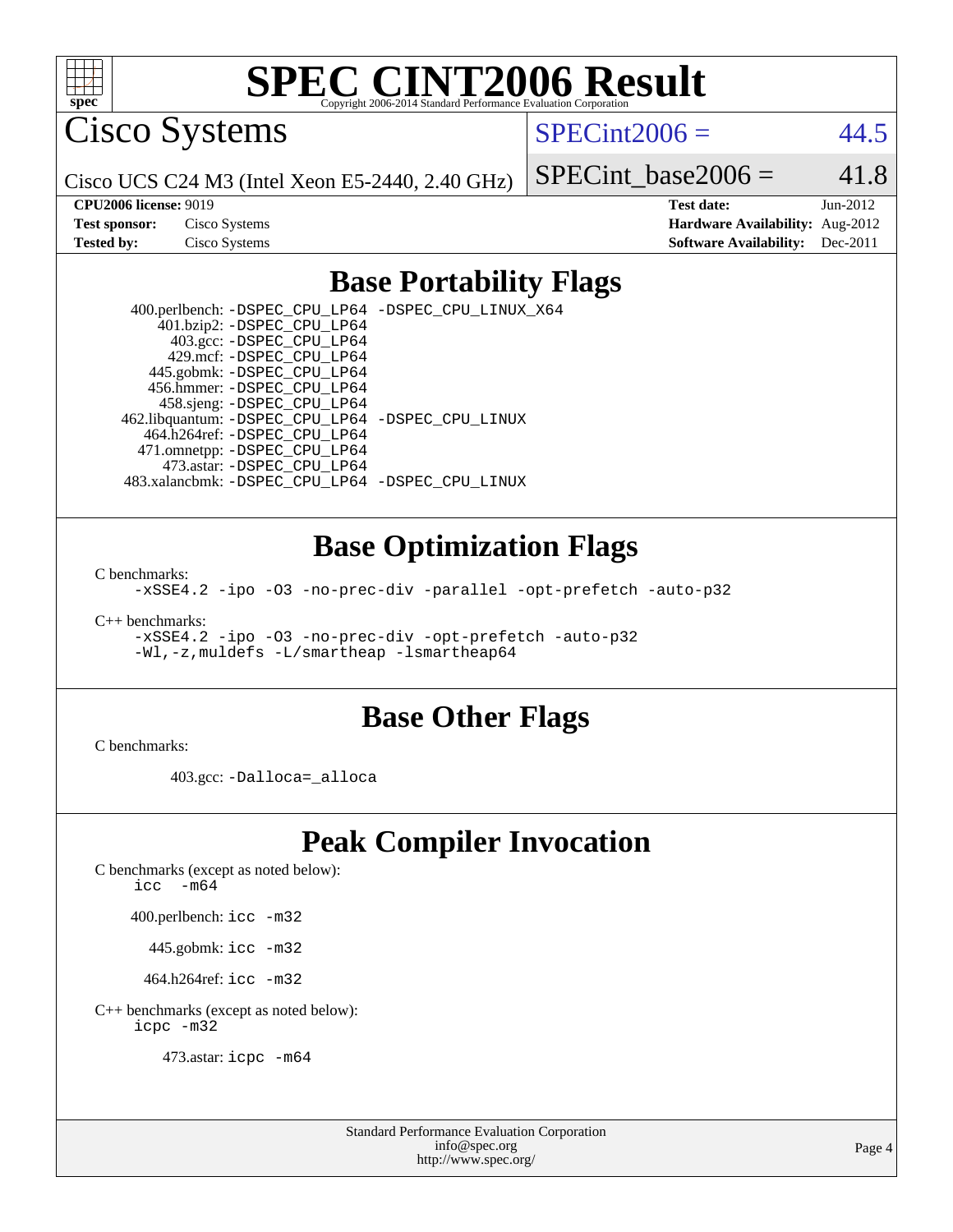

Cisco Systems

 $SPECint2006 = 44.5$  $SPECint2006 = 44.5$ 

Cisco UCS C24 M3 (Intel Xeon E5-2440, 2.40 GHz)

SPECint base2006 =  $41.8$ 

**[CPU2006 license:](http://www.spec.org/auto/cpu2006/Docs/result-fields.html#CPU2006license)** 9019 **[Test date:](http://www.spec.org/auto/cpu2006/Docs/result-fields.html#Testdate)** Jun-2012 **[Test sponsor:](http://www.spec.org/auto/cpu2006/Docs/result-fields.html#Testsponsor)** Cisco Systems **[Hardware Availability:](http://www.spec.org/auto/cpu2006/Docs/result-fields.html#HardwareAvailability)** Aug-2012 **[Tested by:](http://www.spec.org/auto/cpu2006/Docs/result-fields.html#Testedby)** Cisco Systems **[Software Availability:](http://www.spec.org/auto/cpu2006/Docs/result-fields.html#SoftwareAvailability)** Dec-2011

## **[Peak Portability Flags](http://www.spec.org/auto/cpu2006/Docs/result-fields.html#PeakPortabilityFlags)**

 400.perlbench: [-DSPEC\\_CPU\\_LINUX\\_IA32](http://www.spec.org/cpu2006/results/res2012q3/cpu2006-20120618-22984.flags.html#b400.perlbench_peakCPORTABILITY_DSPEC_CPU_LINUX_IA32) 401.bzip2: [-DSPEC\\_CPU\\_LP64](http://www.spec.org/cpu2006/results/res2012q3/cpu2006-20120618-22984.flags.html#suite_peakPORTABILITY401_bzip2_DSPEC_CPU_LP64) 403.gcc: [-DSPEC\\_CPU\\_LP64](http://www.spec.org/cpu2006/results/res2012q3/cpu2006-20120618-22984.flags.html#suite_peakPORTABILITY403_gcc_DSPEC_CPU_LP64) 429.mcf: [-DSPEC\\_CPU\\_LP64](http://www.spec.org/cpu2006/results/res2012q3/cpu2006-20120618-22984.flags.html#suite_peakPORTABILITY429_mcf_DSPEC_CPU_LP64) 456.hmmer: [-DSPEC\\_CPU\\_LP64](http://www.spec.org/cpu2006/results/res2012q3/cpu2006-20120618-22984.flags.html#suite_peakPORTABILITY456_hmmer_DSPEC_CPU_LP64) 458.sjeng: [-DSPEC\\_CPU\\_LP64](http://www.spec.org/cpu2006/results/res2012q3/cpu2006-20120618-22984.flags.html#suite_peakPORTABILITY458_sjeng_DSPEC_CPU_LP64) 462.libquantum: [-DSPEC\\_CPU\\_LP64](http://www.spec.org/cpu2006/results/res2012q3/cpu2006-20120618-22984.flags.html#suite_peakPORTABILITY462_libquantum_DSPEC_CPU_LP64) [-DSPEC\\_CPU\\_LINUX](http://www.spec.org/cpu2006/results/res2012q3/cpu2006-20120618-22984.flags.html#b462.libquantum_peakCPORTABILITY_DSPEC_CPU_LINUX) 473.astar: [-DSPEC\\_CPU\\_LP64](http://www.spec.org/cpu2006/results/res2012q3/cpu2006-20120618-22984.flags.html#suite_peakPORTABILITY473_astar_DSPEC_CPU_LP64) 483.xalancbmk: [-DSPEC\\_CPU\\_LINUX](http://www.spec.org/cpu2006/results/res2012q3/cpu2006-20120618-22984.flags.html#b483.xalancbmk_peakCXXPORTABILITY_DSPEC_CPU_LINUX)

## **[Peak Optimization Flags](http://www.spec.org/auto/cpu2006/Docs/result-fields.html#PeakOptimizationFlags)**

[C benchmarks](http://www.spec.org/auto/cpu2006/Docs/result-fields.html#Cbenchmarks):

 400.perlbench: [-xSSE4.2](http://www.spec.org/cpu2006/results/res2012q3/cpu2006-20120618-22984.flags.html#user_peakPASS2_CFLAGSPASS2_LDCFLAGS400_perlbench_f-xSSE42_f91528193cf0b216347adb8b939d4107)(pass 2) [-prof-gen](http://www.spec.org/cpu2006/results/res2012q3/cpu2006-20120618-22984.flags.html#user_peakPASS1_CFLAGSPASS1_LDCFLAGS400_perlbench_prof_gen_e43856698f6ca7b7e442dfd80e94a8fc)(pass 1) [-ipo](http://www.spec.org/cpu2006/results/res2012q3/cpu2006-20120618-22984.flags.html#user_peakPASS2_CFLAGSPASS2_LDCFLAGS400_perlbench_f-ipo)(pass 2) [-O3](http://www.spec.org/cpu2006/results/res2012q3/cpu2006-20120618-22984.flags.html#user_peakPASS2_CFLAGSPASS2_LDCFLAGS400_perlbench_f-O3)(pass 2) [-no-prec-div](http://www.spec.org/cpu2006/results/res2012q3/cpu2006-20120618-22984.flags.html#user_peakPASS2_CFLAGSPASS2_LDCFLAGS400_perlbench_f-no-prec-div)(pass 2) [-prof-use](http://www.spec.org/cpu2006/results/res2012q3/cpu2006-20120618-22984.flags.html#user_peakPASS2_CFLAGSPASS2_LDCFLAGS400_perlbench_prof_use_bccf7792157ff70d64e32fe3e1250b55)(pass 2) [-opt-prefetch](http://www.spec.org/cpu2006/results/res2012q3/cpu2006-20120618-22984.flags.html#user_peakCOPTIMIZE400_perlbench_f-opt-prefetch) [-ansi-alias](http://www.spec.org/cpu2006/results/res2012q3/cpu2006-20120618-22984.flags.html#user_peakCOPTIMIZE400_perlbench_f-ansi-alias) 401.bzip2: [-xSSE4.2](http://www.spec.org/cpu2006/results/res2012q3/cpu2006-20120618-22984.flags.html#user_peakPASS2_CFLAGSPASS2_LDCFLAGS401_bzip2_f-xSSE42_f91528193cf0b216347adb8b939d4107)(pass 2) [-prof-gen](http://www.spec.org/cpu2006/results/res2012q3/cpu2006-20120618-22984.flags.html#user_peakPASS1_CFLAGSPASS1_LDCFLAGS401_bzip2_prof_gen_e43856698f6ca7b7e442dfd80e94a8fc)(pass 1) [-ipo](http://www.spec.org/cpu2006/results/res2012q3/cpu2006-20120618-22984.flags.html#user_peakPASS2_CFLAGSPASS2_LDCFLAGS401_bzip2_f-ipo)(pass 2) [-O3](http://www.spec.org/cpu2006/results/res2012q3/cpu2006-20120618-22984.flags.html#user_peakPASS2_CFLAGSPASS2_LDCFLAGS401_bzip2_f-O3)(pass 2) [-no-prec-div](http://www.spec.org/cpu2006/results/res2012q3/cpu2006-20120618-22984.flags.html#user_peakCOPTIMIZEPASS2_CFLAGSPASS2_LDCFLAGS401_bzip2_f-no-prec-div) [-prof-use](http://www.spec.org/cpu2006/results/res2012q3/cpu2006-20120618-22984.flags.html#user_peakPASS2_CFLAGSPASS2_LDCFLAGS401_bzip2_prof_use_bccf7792157ff70d64e32fe3e1250b55)(pass 2) [-auto-ilp32](http://www.spec.org/cpu2006/results/res2012q3/cpu2006-20120618-22984.flags.html#user_peakCOPTIMIZE401_bzip2_f-auto-ilp32) [-opt-prefetch](http://www.spec.org/cpu2006/results/res2012q3/cpu2006-20120618-22984.flags.html#user_peakCOPTIMIZE401_bzip2_f-opt-prefetch) [-ansi-alias](http://www.spec.org/cpu2006/results/res2012q3/cpu2006-20120618-22984.flags.html#user_peakCOPTIMIZE401_bzip2_f-ansi-alias) 403.gcc: [-xSSE4.2](http://www.spec.org/cpu2006/results/res2012q3/cpu2006-20120618-22984.flags.html#user_peakCOPTIMIZE403_gcc_f-xSSE42_f91528193cf0b216347adb8b939d4107) [-ipo](http://www.spec.org/cpu2006/results/res2012q3/cpu2006-20120618-22984.flags.html#user_peakCOPTIMIZE403_gcc_f-ipo) [-O3](http://www.spec.org/cpu2006/results/res2012q3/cpu2006-20120618-22984.flags.html#user_peakCOPTIMIZE403_gcc_f-O3) [-no-prec-div](http://www.spec.org/cpu2006/results/res2012q3/cpu2006-20120618-22984.flags.html#user_peakCOPTIMIZE403_gcc_f-no-prec-div) [-inline-calloc](http://www.spec.org/cpu2006/results/res2012q3/cpu2006-20120618-22984.flags.html#user_peakCOPTIMIZE403_gcc_f-inline-calloc) [-opt-malloc-options=3](http://www.spec.org/cpu2006/results/res2012q3/cpu2006-20120618-22984.flags.html#user_peakCOPTIMIZE403_gcc_f-opt-malloc-options_13ab9b803cf986b4ee62f0a5998c2238) [-auto-ilp32](http://www.spec.org/cpu2006/results/res2012q3/cpu2006-20120618-22984.flags.html#user_peakCOPTIMIZE403_gcc_f-auto-ilp32)  $429$ .mcf: basepeak = yes 445.gobmk: [-xSSE4.2](http://www.spec.org/cpu2006/results/res2012q3/cpu2006-20120618-22984.flags.html#user_peakPASS2_CFLAGSPASS2_LDCFLAGS445_gobmk_f-xSSE42_f91528193cf0b216347adb8b939d4107)(pass 2) [-prof-gen](http://www.spec.org/cpu2006/results/res2012q3/cpu2006-20120618-22984.flags.html#user_peakPASS1_CFLAGSPASS1_LDCFLAGS445_gobmk_prof_gen_e43856698f6ca7b7e442dfd80e94a8fc)(pass 1) [-prof-use](http://www.spec.org/cpu2006/results/res2012q3/cpu2006-20120618-22984.flags.html#user_peakPASS2_CFLAGSPASS2_LDCFLAGS445_gobmk_prof_use_bccf7792157ff70d64e32fe3e1250b55)(pass 2) [-ansi-alias](http://www.spec.org/cpu2006/results/res2012q3/cpu2006-20120618-22984.flags.html#user_peakCOPTIMIZE445_gobmk_f-ansi-alias) 456.hmmer: [-xSSE4.2](http://www.spec.org/cpu2006/results/res2012q3/cpu2006-20120618-22984.flags.html#user_peakCOPTIMIZE456_hmmer_f-xSSE42_f91528193cf0b216347adb8b939d4107) [-ipo](http://www.spec.org/cpu2006/results/res2012q3/cpu2006-20120618-22984.flags.html#user_peakCOPTIMIZE456_hmmer_f-ipo) [-O3](http://www.spec.org/cpu2006/results/res2012q3/cpu2006-20120618-22984.flags.html#user_peakCOPTIMIZE456_hmmer_f-O3) [-no-prec-div](http://www.spec.org/cpu2006/results/res2012q3/cpu2006-20120618-22984.flags.html#user_peakCOPTIMIZE456_hmmer_f-no-prec-div) [-unroll2](http://www.spec.org/cpu2006/results/res2012q3/cpu2006-20120618-22984.flags.html#user_peakCOPTIMIZE456_hmmer_f-unroll_784dae83bebfb236979b41d2422d7ec2) [-auto-ilp32](http://www.spec.org/cpu2006/results/res2012q3/cpu2006-20120618-22984.flags.html#user_peakCOPTIMIZE456_hmmer_f-auto-ilp32) [-ansi-alias](http://www.spec.org/cpu2006/results/res2012q3/cpu2006-20120618-22984.flags.html#user_peakCOPTIMIZE456_hmmer_f-ansi-alias) 458.sjeng: [-xSSE4.2](http://www.spec.org/cpu2006/results/res2012q3/cpu2006-20120618-22984.flags.html#user_peakPASS2_CFLAGSPASS2_LDCFLAGS458_sjeng_f-xSSE42_f91528193cf0b216347adb8b939d4107)(pass 2) [-prof-gen](http://www.spec.org/cpu2006/results/res2012q3/cpu2006-20120618-22984.flags.html#user_peakPASS1_CFLAGSPASS1_LDCFLAGS458_sjeng_prof_gen_e43856698f6ca7b7e442dfd80e94a8fc)(pass 1) [-ipo](http://www.spec.org/cpu2006/results/res2012q3/cpu2006-20120618-22984.flags.html#user_peakPASS2_CFLAGSPASS2_LDCFLAGS458_sjeng_f-ipo)(pass 2) [-O3](http://www.spec.org/cpu2006/results/res2012q3/cpu2006-20120618-22984.flags.html#user_peakPASS2_CFLAGSPASS2_LDCFLAGS458_sjeng_f-O3)(pass 2) [-no-prec-div](http://www.spec.org/cpu2006/results/res2012q3/cpu2006-20120618-22984.flags.html#user_peakPASS2_CFLAGSPASS2_LDCFLAGS458_sjeng_f-no-prec-div)(pass 2) [-prof-use](http://www.spec.org/cpu2006/results/res2012q3/cpu2006-20120618-22984.flags.html#user_peakPASS2_CFLAGSPASS2_LDCFLAGS458_sjeng_prof_use_bccf7792157ff70d64e32fe3e1250b55)(pass 2) [-unroll4](http://www.spec.org/cpu2006/results/res2012q3/cpu2006-20120618-22984.flags.html#user_peakCOPTIMIZE458_sjeng_f-unroll_4e5e4ed65b7fd20bdcd365bec371b81f)  $462$ .libquantum: basepeak = yes  $464.h264 \text{ref}: -x \text{SSE4}.2(\text{pass 2}) - \text{prof-qen}(\text{pass 1}) - \text{ipo}(\text{pass 2})$ [-O3](http://www.spec.org/cpu2006/results/res2012q3/cpu2006-20120618-22984.flags.html#user_peakPASS2_CFLAGSPASS2_LDCFLAGS464_h264ref_f-O3)(pass 2) [-no-prec-div](http://www.spec.org/cpu2006/results/res2012q3/cpu2006-20120618-22984.flags.html#user_peakPASS2_CFLAGSPASS2_LDCFLAGS464_h264ref_f-no-prec-div)(pass 2) [-prof-use](http://www.spec.org/cpu2006/results/res2012q3/cpu2006-20120618-22984.flags.html#user_peakPASS2_CFLAGSPASS2_LDCFLAGS464_h264ref_prof_use_bccf7792157ff70d64e32fe3e1250b55)(pass 2) [-unroll2](http://www.spec.org/cpu2006/results/res2012q3/cpu2006-20120618-22984.flags.html#user_peakCOPTIMIZE464_h264ref_f-unroll_784dae83bebfb236979b41d2422d7ec2) [-ansi-alias](http://www.spec.org/cpu2006/results/res2012q3/cpu2006-20120618-22984.flags.html#user_peakCOPTIMIZE464_h264ref_f-ansi-alias) [C++ benchmarks:](http://www.spec.org/auto/cpu2006/Docs/result-fields.html#CXXbenchmarks) 471.omnetpp: [-xSSE4.2](http://www.spec.org/cpu2006/results/res2012q3/cpu2006-20120618-22984.flags.html#user_peakPASS2_CXXFLAGSPASS2_LDCXXFLAGS471_omnetpp_f-xSSE42_f91528193cf0b216347adb8b939d4107)(pass 2) [-prof-gen](http://www.spec.org/cpu2006/results/res2012q3/cpu2006-20120618-22984.flags.html#user_peakPASS1_CXXFLAGSPASS1_LDCXXFLAGS471_omnetpp_prof_gen_e43856698f6ca7b7e442dfd80e94a8fc)(pass 1) [-ipo](http://www.spec.org/cpu2006/results/res2012q3/cpu2006-20120618-22984.flags.html#user_peakPASS2_CXXFLAGSPASS2_LDCXXFLAGS471_omnetpp_f-ipo)(pass 2) [-O3](http://www.spec.org/cpu2006/results/res2012q3/cpu2006-20120618-22984.flags.html#user_peakPASS2_CXXFLAGSPASS2_LDCXXFLAGS471_omnetpp_f-O3)(pass 2) [-no-prec-div](http://www.spec.org/cpu2006/results/res2012q3/cpu2006-20120618-22984.flags.html#user_peakPASS2_CXXFLAGSPASS2_LDCXXFLAGS471_omnetpp_f-no-prec-div)(pass 2) [-prof-use](http://www.spec.org/cpu2006/results/res2012q3/cpu2006-20120618-22984.flags.html#user_peakPASS2_CXXFLAGSPASS2_LDCXXFLAGS471_omnetpp_prof_use_bccf7792157ff70d64e32fe3e1250b55)(pass 2) [-opt-ra-region-strategy=block](http://www.spec.org/cpu2006/results/res2012q3/cpu2006-20120618-22984.flags.html#user_peakCXXOPTIMIZE471_omnetpp_f-opt-ra-region-strategy_5382940c29ea30302d682fc74bfe0147) [-ansi-alias](http://www.spec.org/cpu2006/results/res2012q3/cpu2006-20120618-22984.flags.html#user_peakCXXOPTIMIZE471_omnetpp_f-ansi-alias) [-Wl,-z,muldefs](http://www.spec.org/cpu2006/results/res2012q3/cpu2006-20120618-22984.flags.html#user_peakEXTRA_LDFLAGS471_omnetpp_link_force_multiple1_74079c344b956b9658436fd1b6dd3a8a) [-L/smartheap -lsmartheap](http://www.spec.org/cpu2006/results/res2012q3/cpu2006-20120618-22984.flags.html#user_peakEXTRA_LIBS471_omnetpp_SmartHeap_7c9e394a5779e1a7fec7c221e123830c) Continued on next page

Standard Performance Evaluation Corporation [info@spec.org](mailto:info@spec.org) <http://www.spec.org/>